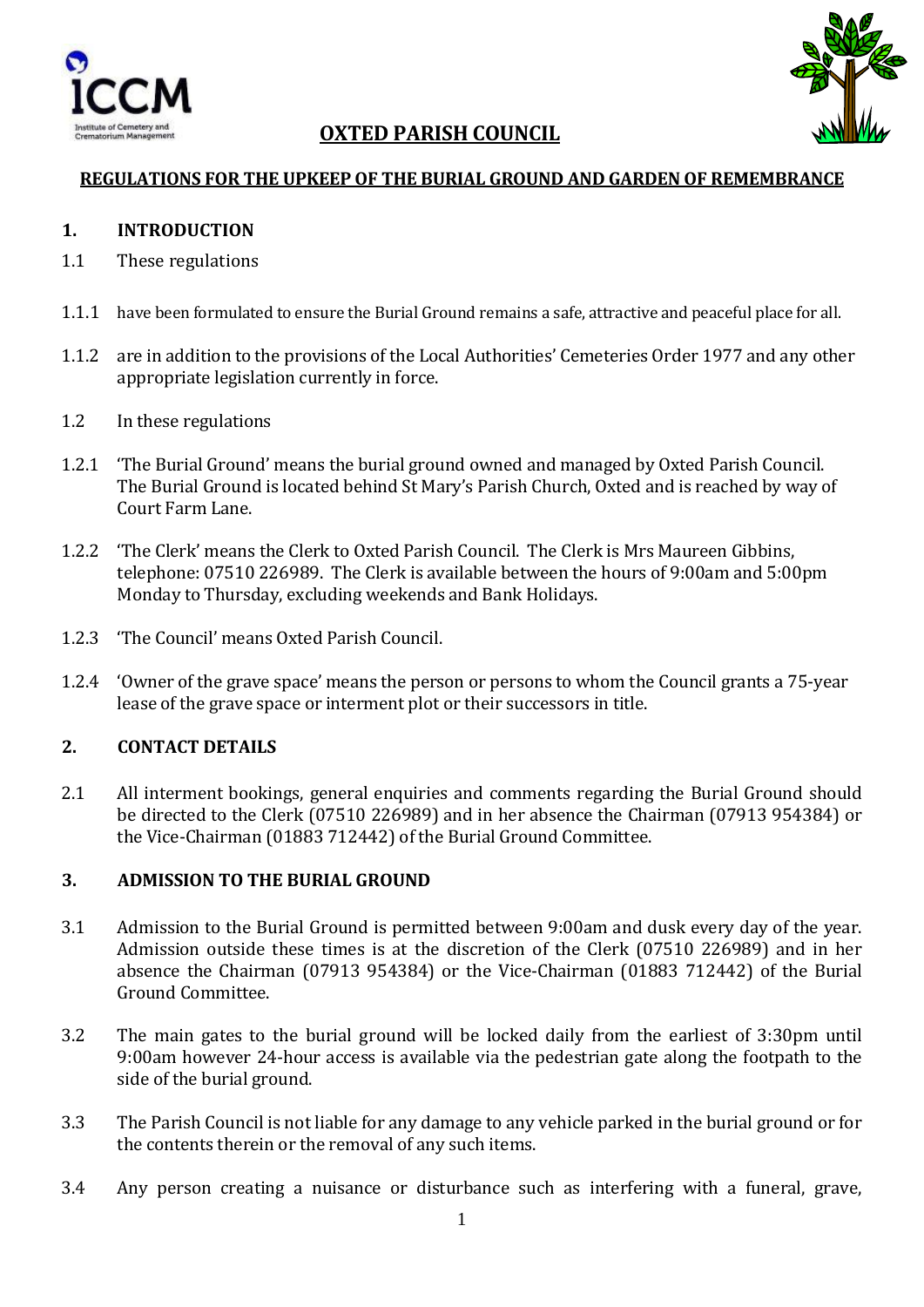headstone, flowers, trees etc will be required to leave the Burial Ground immediately and may be the subject of subsequent legal action.

- 3.5 No person shall disfigure, injure, maim, or destroy wilfully or otherwise any building, wall, fence or other structure of any tree, plant or other item being in or part of the Burial Ground whether the same belongs to the Council or any other body or person. Nor shall any bill, placard, poster or structure or other item at any time be placed or erected in the Burial Ground or on any item therein. Furthermore, no game, sport or recreation shall be practised in the Burial Ground nor shall (save as Military Funerals) any firearm be discharged. No person shall at any time disturb or annoy by action, words or otherwise any person in the Burial Ground or create any nuisance thereon.
- 3.6 Dogs shall always be kept on a lead and properly controlled. Owners to clean up any fouling caused by their dogs.
- 3.7 There is to be no cycling, skateboarding, rollerblading or similar activity in the Burial Ground.
- 3.8 All refuse shall be disposed of in the appropriate containers provided at the Burial Ground.
- 3.9 No child under the age of 12 years will be permitted into the Burial Ground unless under the care of a responsible adult.

### **4. BURIALS OF COFFINS AND INTERMENT OF ASHES**

- 4.1 Burials and interment of ashes may take place between the hours of 9:30am and 3:30pm Monday to Fridays.
- 4.2 At least 48 hours notice (excluding Sundays) of any interment shall be given to the Clerk on the form provided together with all the fees due. The fees and charges will be as set out in Appendix A to these Regulations and the fees are reviewed annually by the Council.
- 4.3 No burials or interment of ashes may take place on Saturday, Sundays, Good Friday, Christmas Day or any Bank Holiday without the express permission of the Clerk. This regulation shall not apply to interments required to take place immediately upon the certificate of the appropriate Medical Officer or Authority or in the case of exceptional circumstances, in which case the day and time of interment is subject to the approval of the Clerk or in her absence the Chairman or Vice-Chairman of the Burial Ground Committee.
- 4.4 No burial or interment of cremated remains shall take place until the Registrar's Certificate of Disposal (Green or White as appropriate), Coroner's Order of Burial where an inquest has been held, or certificate from the Registrar in the case of a still-born child, is lodged with the Council.
- 4.5 Cremated remains are not to be scattered in the Burial Ground.
- 4.6 Burials of coffins and interments of Ashes to be made in accordance with the requirements of the Health and Safety at Work Act 1974, and current relevant statutes. A burial of a coffin is not permitted on top of cremated remains.
- 4.7 **In the Burial Ground**, each grave shall be dug in the middles of its 2.74 x 1.32m (9 x 4ft 6 inches) grave space (see the sketch at Appendix B to these Regulations). All displaced soil is to be placed in the area provided for this purpose.
- 4.8 The owner of the grave space shall arrange the digging of the grave via the funeral director.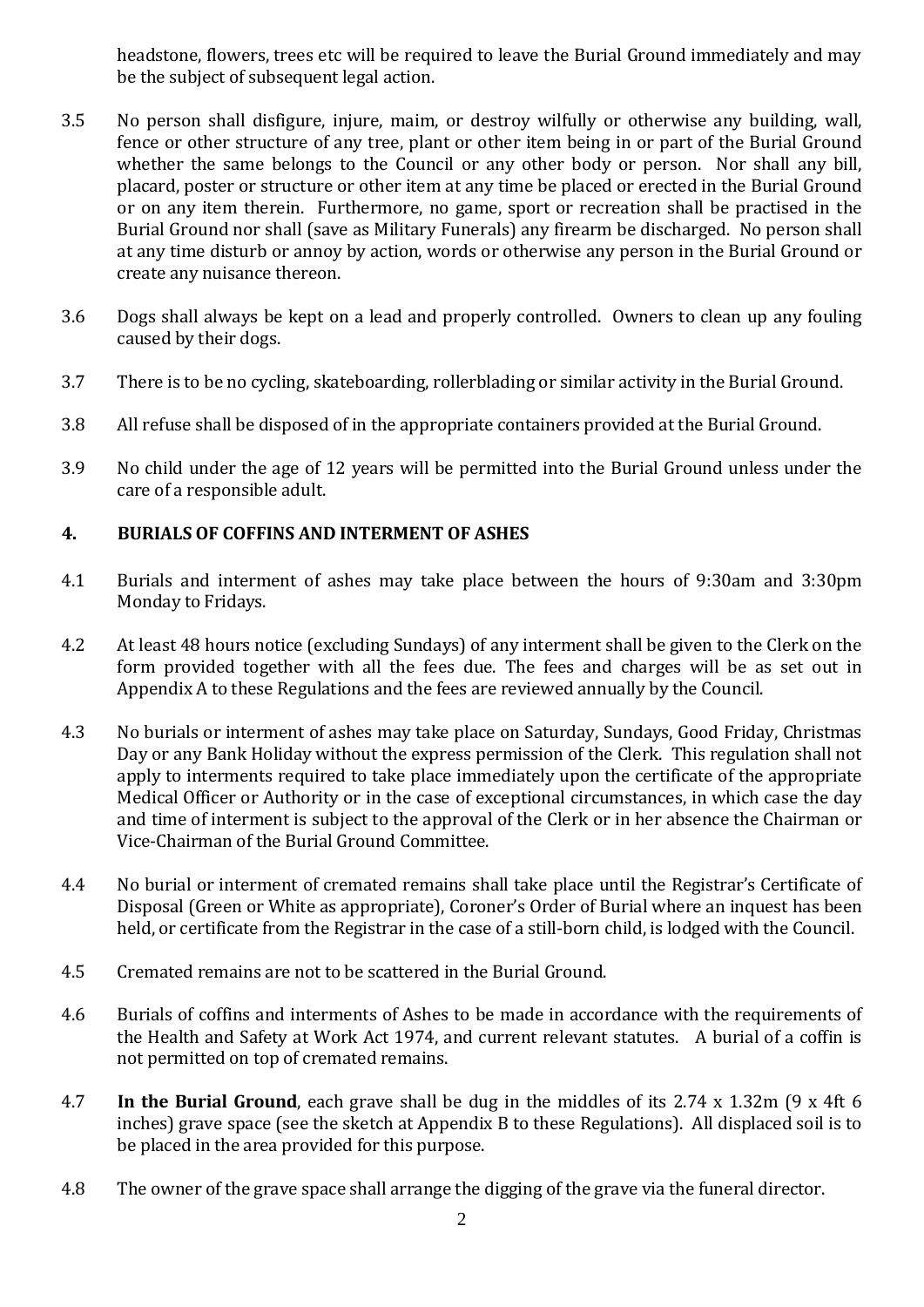- 4.9 Two burials of coffins only shall be allowed in each grave space. The burial of a coffin to be at a depth of 1.8m (6ft) where only one burial of a coffin is to take place, or 2.44m (8ft) for the first burial of a coffin where two burials of coffins are planned and a layer of earth of not less than 150mm (6inches) shall be left undisturbed on top of a coffin previously buried.
- 4.10 Following burials of all coffins in a plot, interment of three cremated remains will be permitted.
- 4.11 Coffins only of wood or other bio-degradable material to be used in earthen graves and all coffins shall have a non-corroding plate bearing the deceased's name securely fixed.
- 4.12 **In the Garden of Remembrance**, each interment of cremated remains shall be placed in a hole dug in the middle of its 450mm x 450mm (17.5 x 17.5 inches) interment space.
- 4.13 The owner of the interment space shall arrange the digging of the plot via the funeral director.
- 4.14 Two interments of cremated remains only shall be allowed in each Garden of Remembrance interment space.
- 4.15 Urns only of a bio-degradable material to be used in earthen plots for the interment of ashes.

# **5. EXCLUSIVE RIGHT OF BURIAL**

- 5.1 The Exclusive Right of Burial in a grave space, or interment of ashes, must be purchased, all fees paid, and the approval of the Council granted before an interment shall take place.
- 5.2 Exclusive Rights of Burial for a grave are granted for a period of 75 years up to a maximum of 100 years. No further extension of the Exclusive Rights of Burial is permitted.
- 5.3 Grave space may only be purchased on payment of the appropriate fee at the time of a burial or interment.
- 5.4 The Exclusive Right of Burial can only be transferred to another person by the legal process laid out in the Local Authorities' Cemeteries Order 1977 e.g. assigned by deed by a living owner to another person or bequeathed by Will.
- 5.5 New graves will be allocated in strict rotation.

# **6. LAYING OF MEMORIALS**

- 6.1 **In the Burial Ground a** detailed memorial application, with a diagram of what is proposed and the proposed wording together with the appropriate fee is to be submitted to the Clerk for approval at least 28 days before the laying of any memorial. The form must be signed by the owner of the grave space or their legal representative.
- 6.2 The grave number provided by the Clerk is to be engraved on the upper face at the bottom, right-hand corner of the memorial
- 6.3 All questions as to the suitability of any memorial shall be determined by the Clerk on behalf of the Council.
- 6.4 No memorial may be placed on a burial plot until 12 months has elapsed since the date of the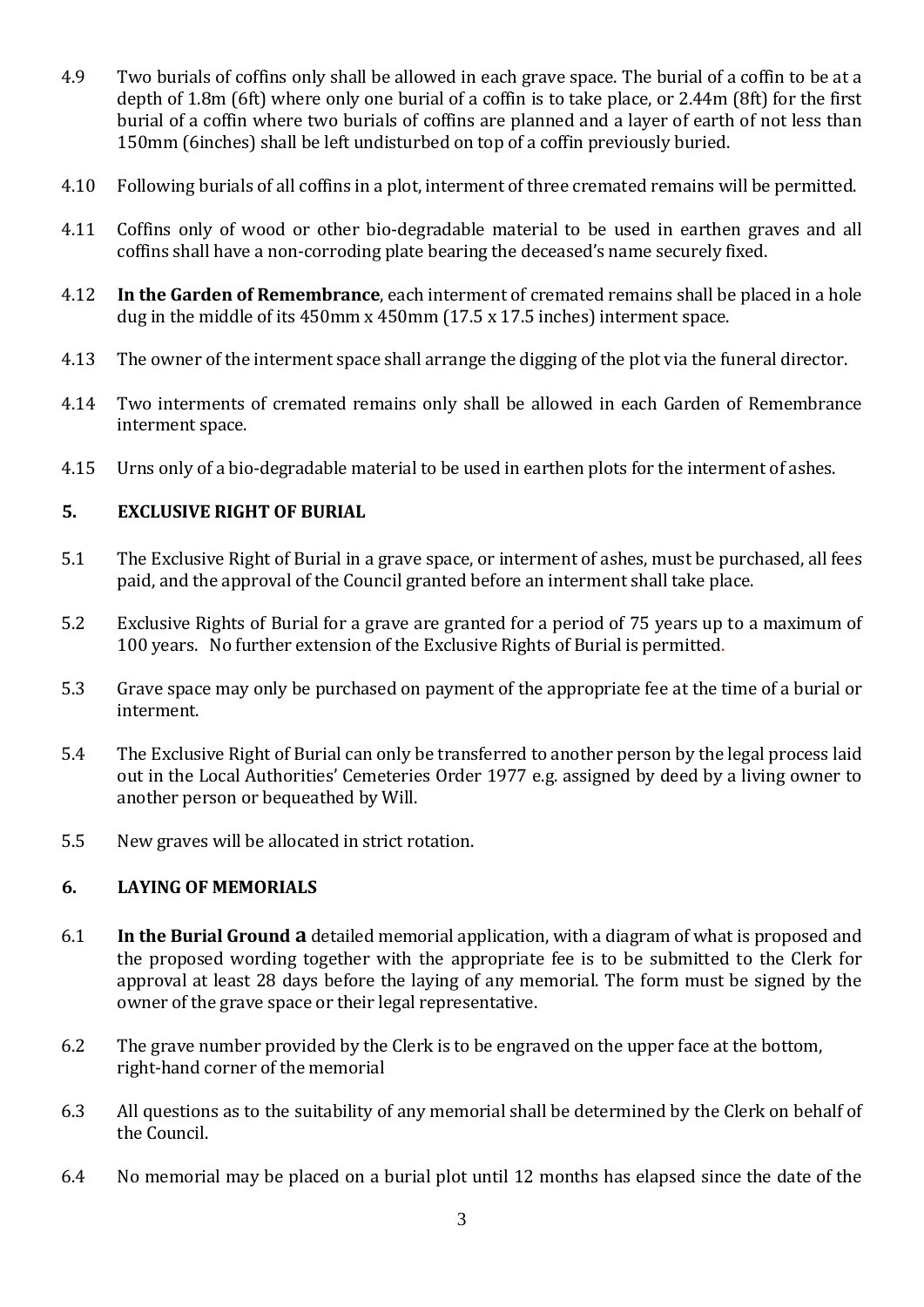burial or interment to minimise the effect of any further settlement and any settlement is to be in-filled and compacted at the cost of the owner of the grave space before the memorial is laid.

- 6.5 A wooden cross not taller than 600mm (24 inches) above ground level or wider than 450mm (18 inches) may be used as a temporary marker to indicate the name of the deceased until the memorial is placed after which it is to be removed. The Council reserves the right to remove the temporary markers after the placement of a permanent memorial or after two years of the date of the burial or if the markers become dilapidated whichever is sooner.
- 6.6 Only a flat memorial with or without a kerb lying flush with the ground will be permitted. Memorial tablets and kerb surrounds should be of marble, slate, stone or reconstituted stone. No metal, wood or plastics are permitted.
- 6.7 In all cases the maximum overall size of the memorial or the memorial and the kerb together with all edging chips or other ornamentation is not to exceed the memorial area of 1.524 x 0.762m (5 x 2ft 6inches) which is to be located in the middle of the grave space.
- 6.8 Any relief inlay or inlay with photograph shall not exceed 300 x 300mm (12 x 12inches).
- 6.9 Flowers or plastic pots containing flowers or plants will be permitted on the memorial. No flowers, plants, shrubs or trees shall be planted within or outside the memorial area. The Council reserves the right to remove all flowers or plastic pots containing flowers or plants where the flowers or plants have died including neglected, damaged or decayed tributes. The owners of the grave space and interment plots should be aware that flowers and bulbs may be damaged by birds or animals. The Council will not accept responsibility for this.
- 6.10 Excessive memorialisation of a burial plot or Garden of Remembrance plot is not permitted. The Council reserves the right to remove excessive decorations, plastic windmills, ornaments.
- 6.11 Glass vases, jars or bottles shall not be permitted on memorials or grave spaces or interment plots as they pose a Health and Safety risk. The Council reserves the right to remove such items immediately.
- 6.12 The Council reserves the right to prune, cut down or dig up and remove any of the shrubs, plants, or flowers at any time.
- 6.13 **In the Garden of Remembrance,** only a memorial constructed of marble, slate, stone or reconstituted stone, with a flat upper surface, laid flush with the ground will be permitted. The memorial is to be 300mm x 300mm (12 x 12 inches) surrounded by chippings to match the existing provided by the Council. Flowers or plastic pots containing flowers or plants will be permitted on the memorial. No flowers, plants, shrubs or trees shall be planted within or outside the memorial area.
- 6.14 The Council reserves the right to remove flowers, pots, plants, shrubs or trees which are on or outside the memorial area.
- 6.15 **In both the Burial Ground and in the Garden of Remembrance,** any damage caused by or in connection with laying or repair of any memorial the person or persons to whom the exclusive right of interment is vested or their successors in title shall make good the damage.
- 6.16 The Council shall not be responsible for any damage to memorials, or anything placed on them, nor for any removal which may become necessary on re-opening of the grave.